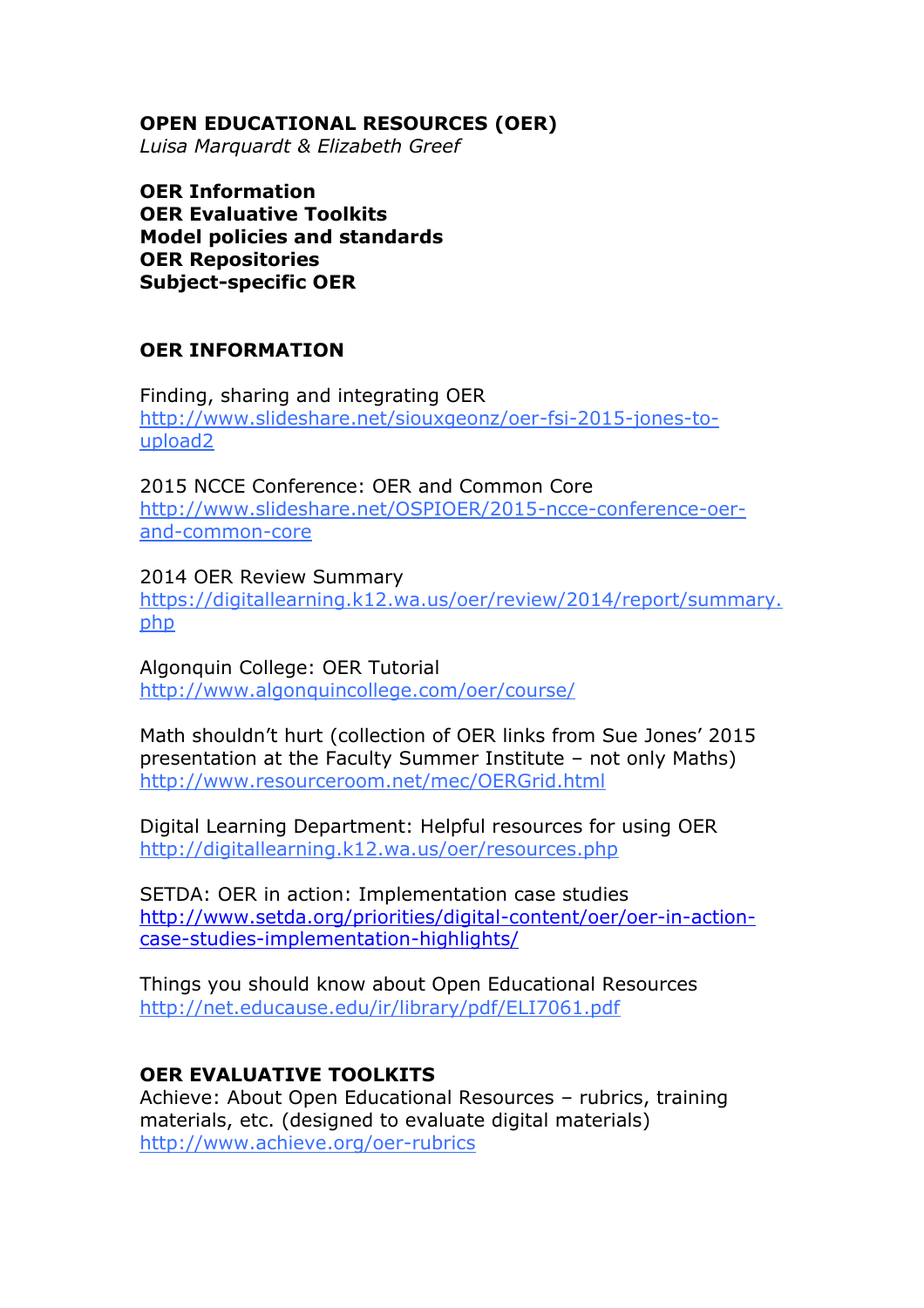EQuIP – Educators evaluating the quality of instructional products <http://www.achieve.org/EQuIP>

Instructional Materials Evaluation Tool (IMET) (used to evaluate comprehensive textbooks) [http://achievethecore.org/page/783/instructional-materials](http://achievethecore.org/page/783/instructional-materials-evaluation-tool-imet)[evaluation-tool-imet](http://achievethecore.org/page/783/instructional-materials-evaluation-tool-imet)

OER Materials Review Instruments <http://digitallearning.k12.wa.us/oer/review/instruments.php>

Toolkit for evaluating alignment of instructional and assessment materials to the Common Core State Standards [http://www.ccsso.org/Documents/2013/Toolkit%20for%20Evaluatin](http://www.ccsso.org/Documents/2013/Toolkit%20for%20Evaluating%20Alignment%20of%20Instructional%20and%20Assessment%20Materials.pdf) [g%20Alignment%20of%20Instructional%20and%20Assessment%2](http://www.ccsso.org/Documents/2013/Toolkit%20for%20Evaluating%20Alignment%20of%20Instructional%20and%20Assessment%20Materials.pdf) [0Materials.pdf](http://www.ccsso.org/Documents/2013/Toolkit%20for%20Evaluating%20Alignment%20of%20Instructional%20and%20Assessment%20Materials.pdf)

## **OER REPOSITORIES**

Commonwealth of Learning (COL) <http://www.col.org/what-we-do>

Curriki [http://www.curriki.org](http://www.curriki.org/)

EDWeb.net [http://home.edweb.net](http://home.edweb.net/)

EDWeb: Free OER <http://home.edweb.net/?s=free+OER>

Hewlett Foundation: Open Educational Resources [http://www.hewlett.org/programs/education/open-educational](http://www.hewlett.org/programs/education/open-educational-resources)[resources](http://www.hewlett.org/programs/education/open-educational-resources)

K-12 OER Collaborative <http://k12oercollaborative.org/>

Learning Registry – an open source platform aggregating metadata about OER <http://learningregistry.org/>

Lesson Planet <http://www.lessonplanet.com/> MERLOT: Multimedia Educational Resource for Online Learning and Teaching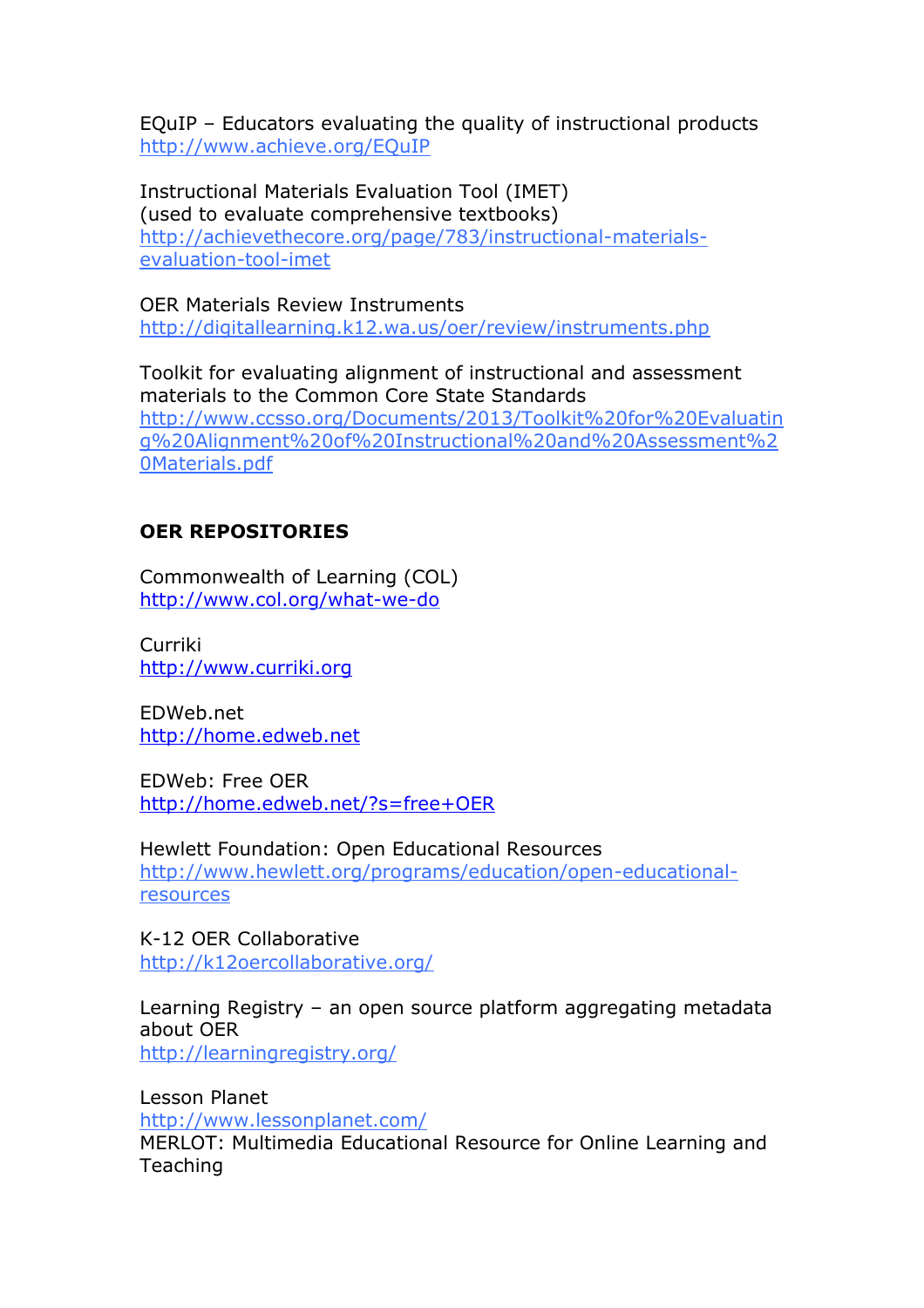<https://www.merlot.org/merlot/index.htm>

Net Texts: OER content created by teachers <http://www.net-texts.com/>

OER Commons <https://www.oercommons.org/>

OER Commons: Lesson Plans [https://www.oercommons.org/browse/material\\_types/lesson-plans](https://www.oercommons.org/browse/material_types/lesson-plans)

Open Access Textbooks: A FIPSE Grant project <http://www.openaccesstextbooks.org/>

The Orange Grove: Florida's Digital Repository <http://florida.theorangegrove.org/og/access/home.do>

Phi Delta Kappan Common Core Writing Project: Support the Common Core with the right instructional materials [http://www.kappancommoncore.org/support-the-common-core](http://www.kappancommoncore.org/support-the-common-core-with-the-right-instructional-materials/)[with-the-right-instructional-materials/](http://www.kappancommoncore.org/support-the-common-core-with-the-right-instructional-materials/)

SETDA: Open Educational Resources <http://www.setda.org/priorities/digital-content/oer/>

UNESCO Communication and Information: Open Educational Resources [http://www.unesco.org/new/en/communication-and](http://www.unesco.org/new/en/communication-and-information/access-to-knowledge/open-educational-resources/)[information/access-to-knowledge/open-educational-resources/](http://www.unesco.org/new/en/communication-and-information/access-to-knowledge/open-educational-resources/)

# **SUBJECT-SPECIFIC OER**

Illustrative mathematics <https://www.illustrativemathematics.org/>

Southwest Washington Common Core Mathematics [http://swwmathematics.pbworks.com/w/page/78998381/Southwest](http://swwmathematics.pbworks.com/w/page/78998381/Southwest%20Washington%20Mathematics) [%20Washington%20Mathematics](http://swwmathematics.pbworks.com/w/page/78998381/Southwest%20Washington%20Mathematics)

OER for Social Studies <https://sites.google.com/site/oerforsocialstudies/home>

## **MODEL POLICIES AND STANDARDS**

Common Core State Standards (CCSS): Read the standards